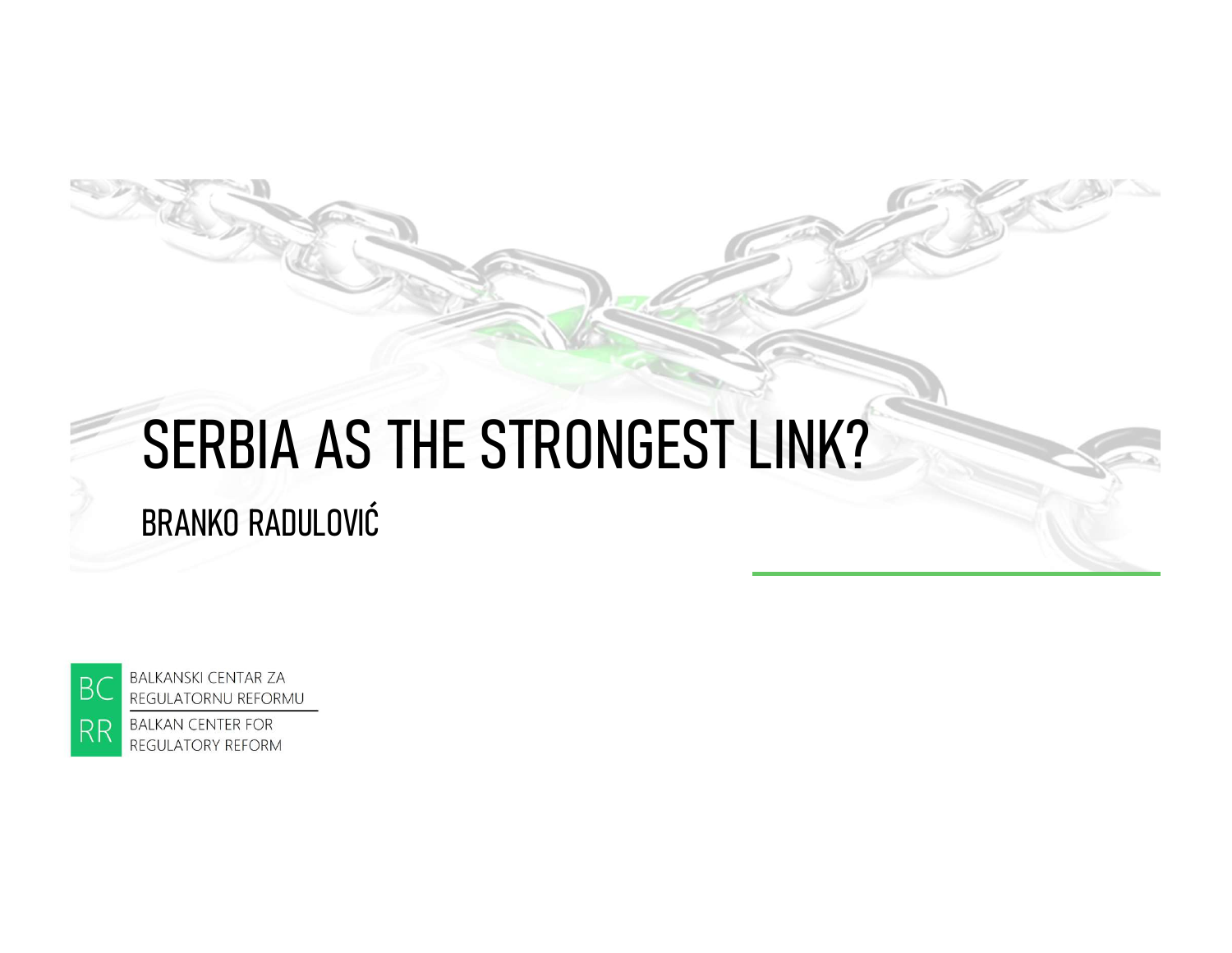Global Value Chains (GVCs)<br>For small economies linking up with GVCs that account for nearly 80 percent of global<br>could be greatly beneficial for promoting exports and integrating into global trade wit Global Value Chains (GVCs)<br>For small economies linking up with GVCs that account for nearly 80 percent of global trade<br>could be greatly beneficial for promoting exports and integrating into global trade without<br>having to b **Global Value Chains (GVCs)**<br>For small economies linking up with GVCs that account for nearly 80 percent of global trade<br>could be greatly beneficial for promoting exports and integrating into global trade without<br>having to having to build expertise in all aspects of production of a good. Global Value Chains (GVCs)<br>For small economies linking up with GVCs that account for nearly 80 percent of global trade<br>could be greatly beneficial for promoting exports and integrating into global trade without<br>having to b

In the long-run, participation in GVCs has a positive impact on income per capita, investment and productivity.

benefit much more) and may be one-off and countries do not always achieve more dynamic industrial development in the long term Page 2 + 23/11/2021 + SERBIA as the strongest link?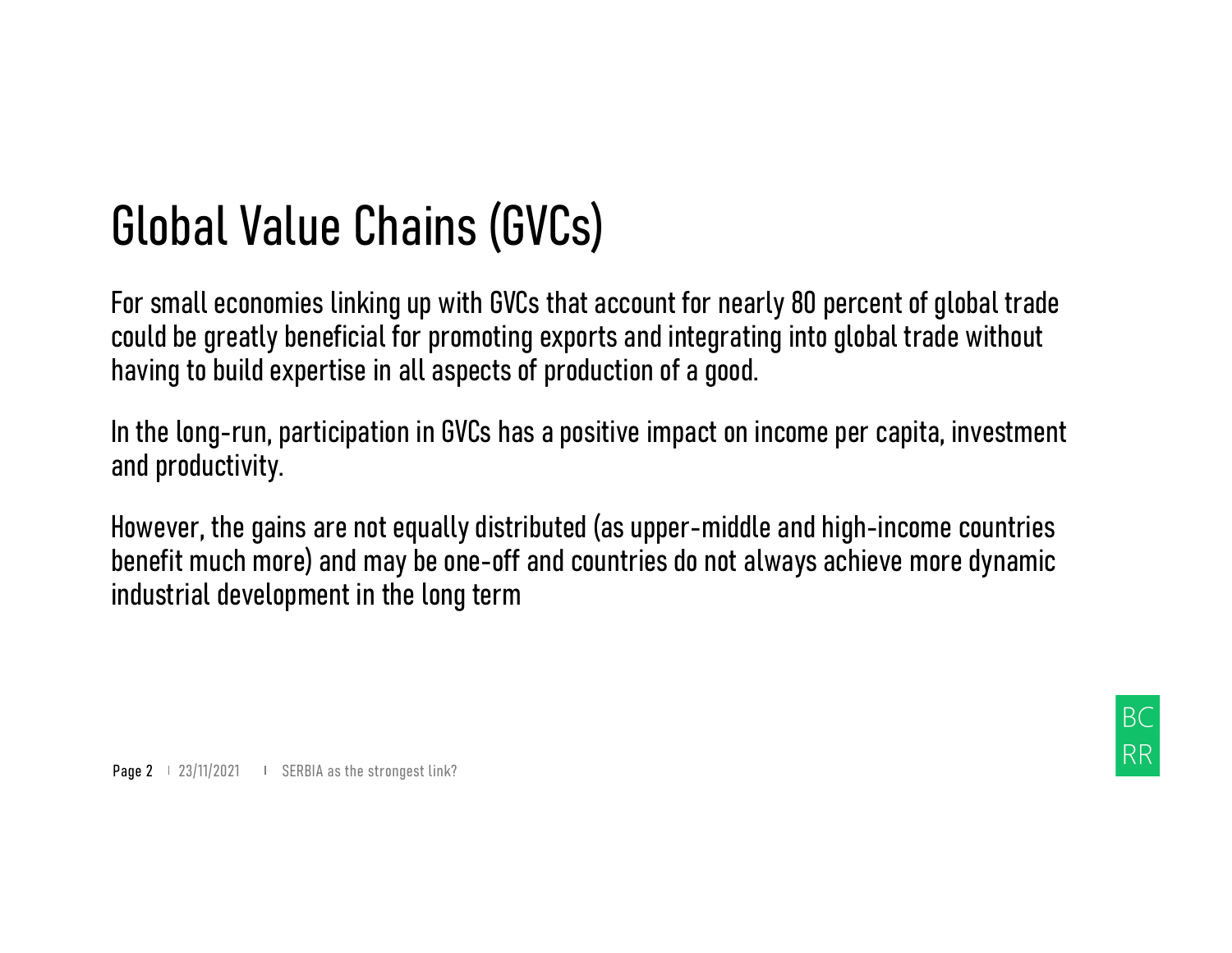# COVID-19 pandemic revealed profound weaknesses of GVCs<br>• The COVID-19 pandemic exposed the fragility of a model distinguished by high fragmentation and<br>interdependences between MNCs and suppliers located across several con

- interdependences between MNCs and suppliers located across several continents.
- Current pandemics affects production and transportation costs, make it difficult to resume VID-19 pandemic exposed the fragility of a model distinguished by high fragmentation and<br>The COVID-19 pandemic exposed the fragility of a model distinguished by high fragmentation and<br>interdependences between MNCs and supp compared to October 2020). **COVID–19 pandemic revealed profound weaknesses of GVCs**<br>• The COVID-19 pandemic exposed the fragility of a model distinguished by high fragmentation and<br>interdependences between MNCs and suppliers located across several
- electronics and automotive products)
- The effect is widespread as at least 2/3 of the companies report supply chain disruptions or delays in receiving goods leading many firms to downsize production capacities or shut down their production activities. interdependences between MNCs and suppliers located across several continents.<br>Current pandemics affects production and transportation costs, make it difficult to resume<br>sustainable business on a global scale (e.g. South A • Current pandemics affects production and transportation costs, make it diffice<br>sustainable business on a global scale (e.g. South Asia – North Europe freight<br>compared to October 2020).<br>• Trade is likely to fall more ste
- Lawmakers, regulators and corporate stakeholders are demanding increased corporate

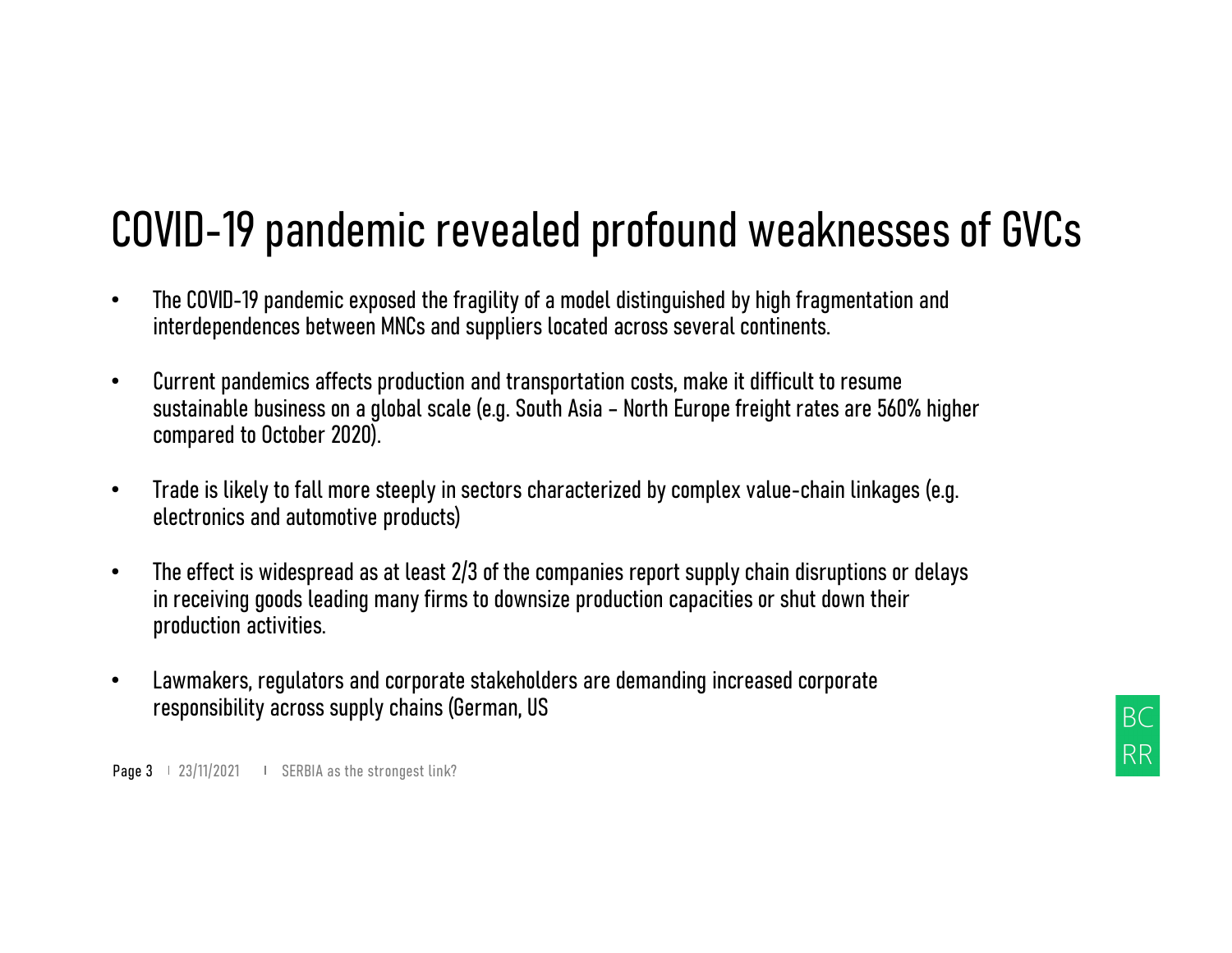# Supply disruption and Demand Voilatility

Fluctuations and price increases

Delays in shipments, moving cargo, loading, unloading

Reduction in production capacity

Difficulties in obtaining information (lack of transparency) Detays in sinpments, moving cargo, toading, untoading<br>Reduction in production capacity<br>Difficulties in obtaining information (lack of transparer<br>Page 4 + 23/11/2021 + SERBIA as the strongest link?

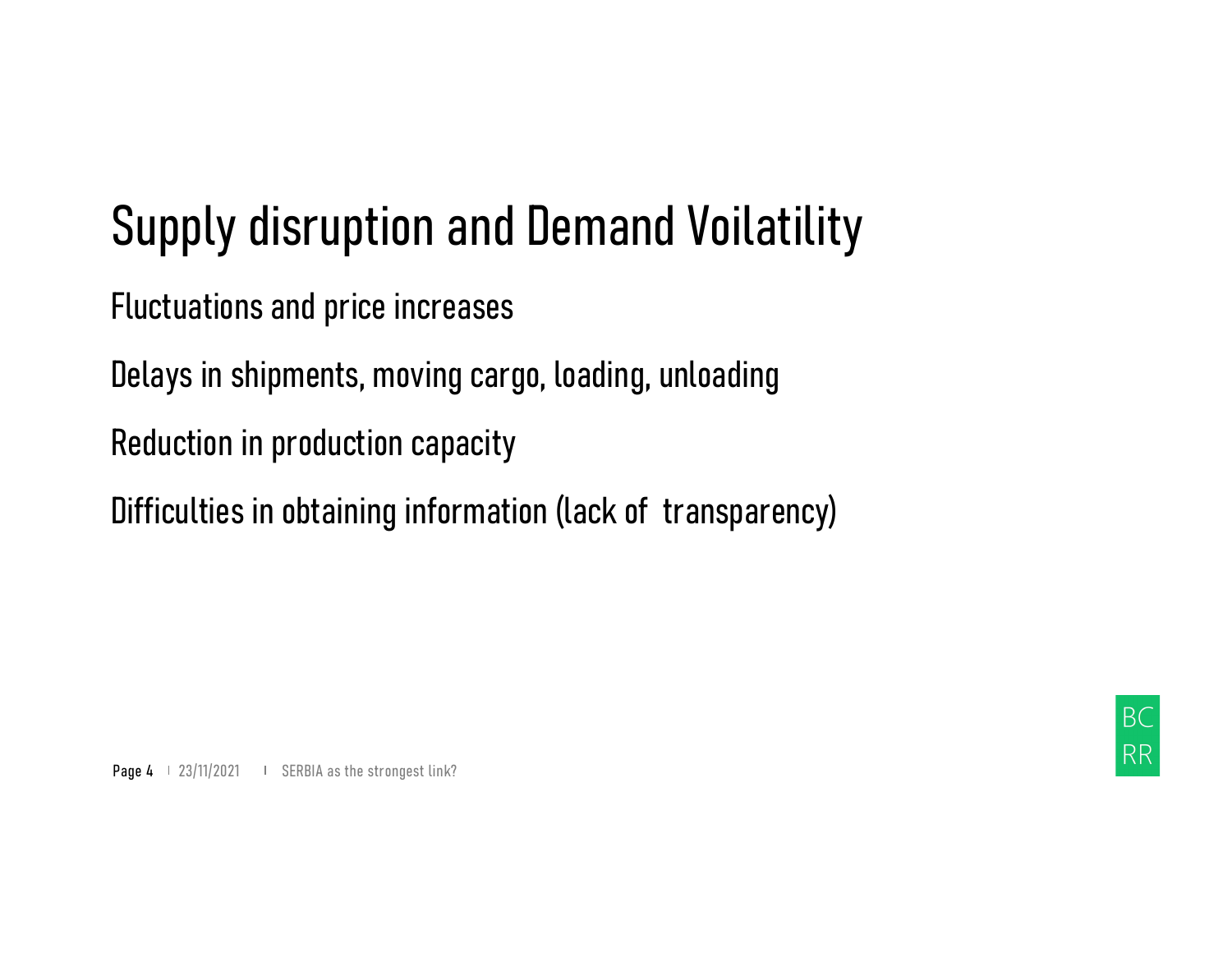## Determinants of GVC linkages

Gravity factors

rminants of GVC linkages<br>
r factors<br>agglomeration and dispersion forces predominantly determine<br>the distribution of economic activity (GVC links)<br>s the distribution of economic activity (GVC links)

Policies

improving absorbtion capacity (dealing with skills shortage, low institutional quality, logistic issues) agglomeration and uispersion forces predominal<br>the distribution of economic activity (GVC links)<br>Policies<br>improving absorbtion capacity (dealing with skil<br>low institutional quality, logistic issues)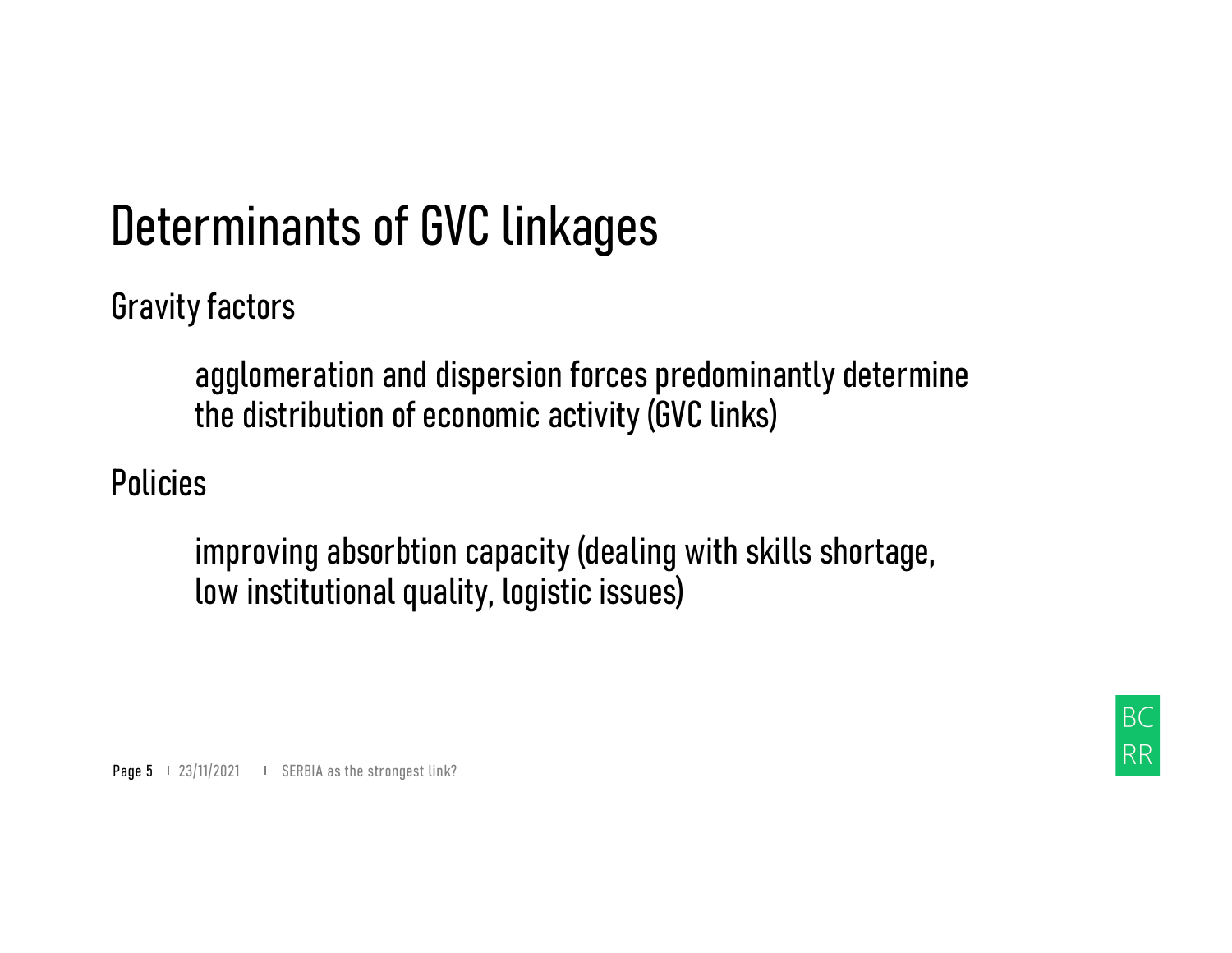#### Trade openess

Serbia is a typical small emerging<br>economy that relies on export-led Trade openess<br>
Serbia is a typical small emerging<br>
economy that relies on export-led<br>
growth<br>
Serbian trade openess has growth

Serbian trade openess has increased substantially over time



**Page 6**  $\mid$  23/11/2021  $\mid$  SERBIA as the strongest link?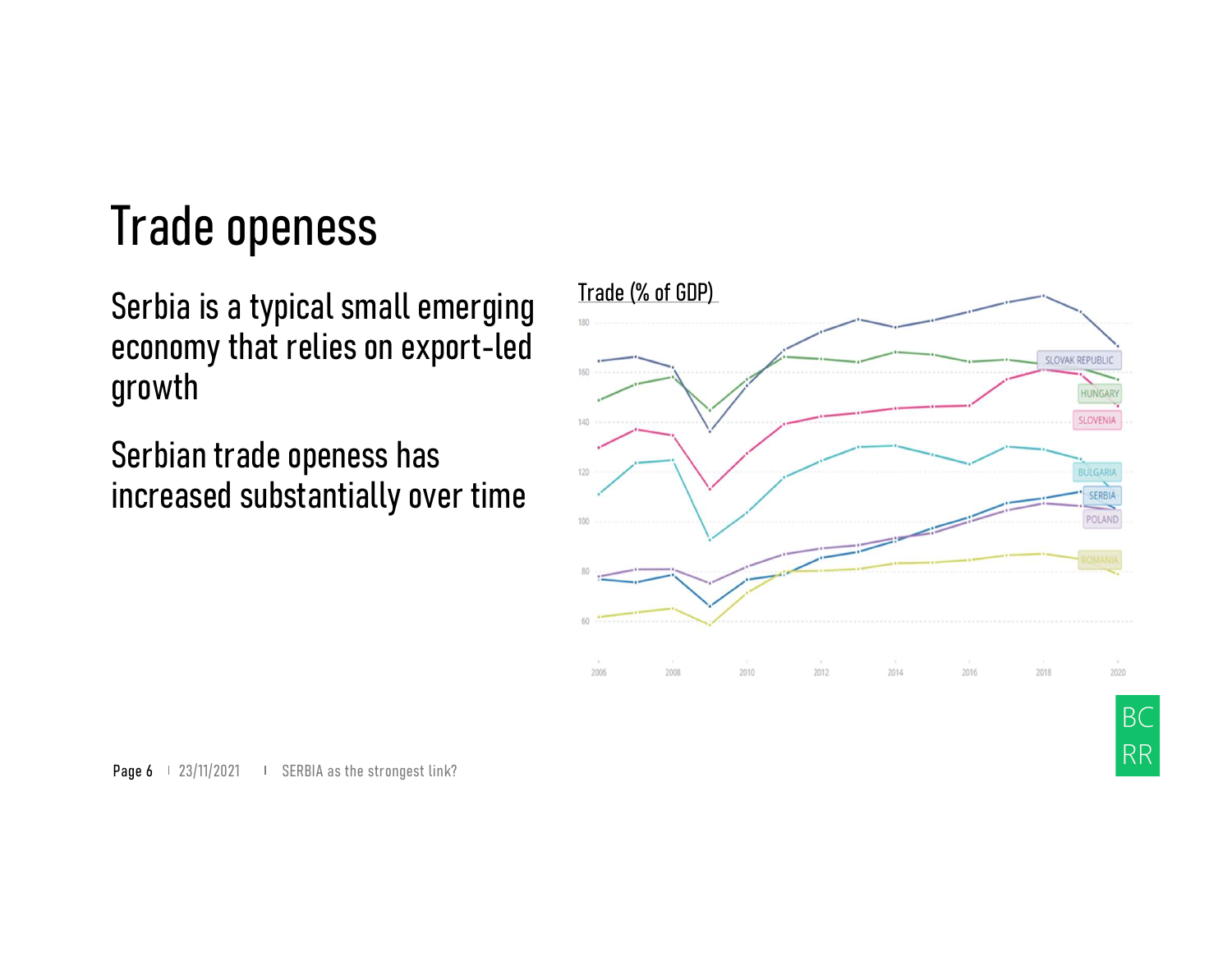## Backward and forward linkages

Serbia is currently economy with:

- intensive "backward" linkages (foreign value-added) and
- some "forward linkages" (the domestic value-added is embodied in intermediate exports that are further re-exported to third countries) Prage 7 1 23/11/2021 ISERBIA as the strongest link?

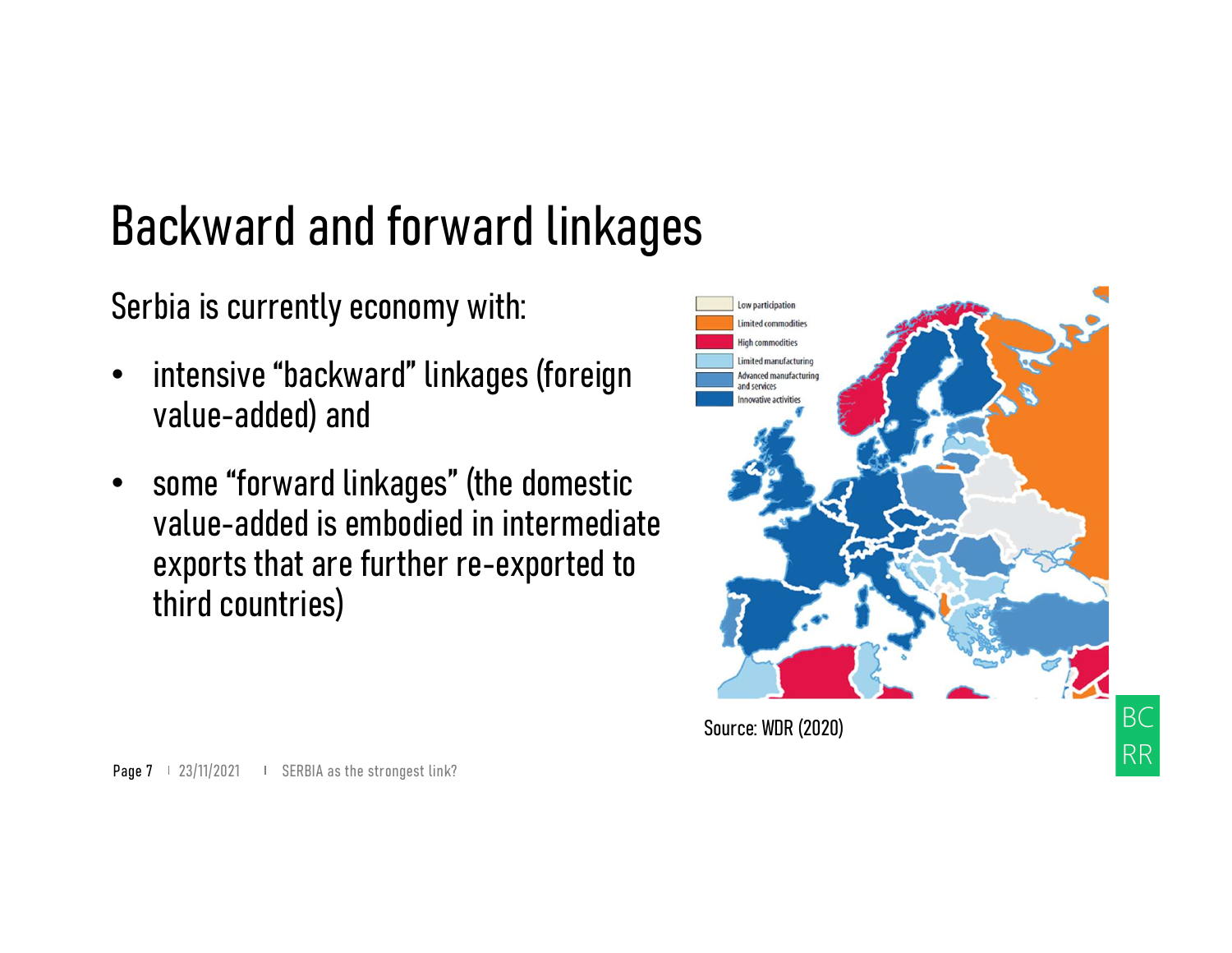#### WDR GVC Ladder



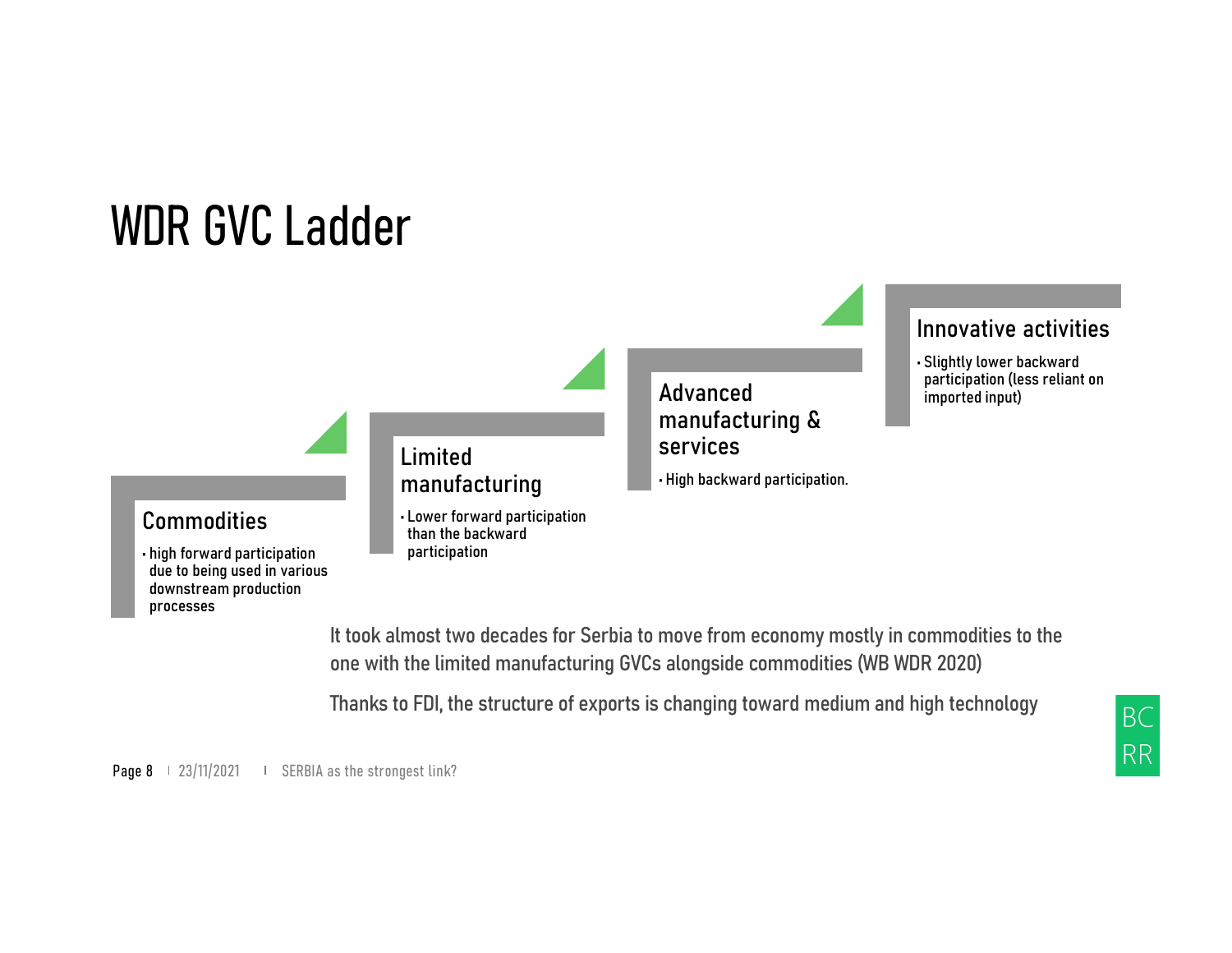#### Revealed Comparative Advantage

The revealed comparative advantage of Serbian exported products are indicated in the plot for all product groups which have an RCA greater than 1

 $>1$  the share exports in a Serbia's total exports relative to the share of such exports in total world exports

Serbia, has also RCA in services (IT sector, business services)

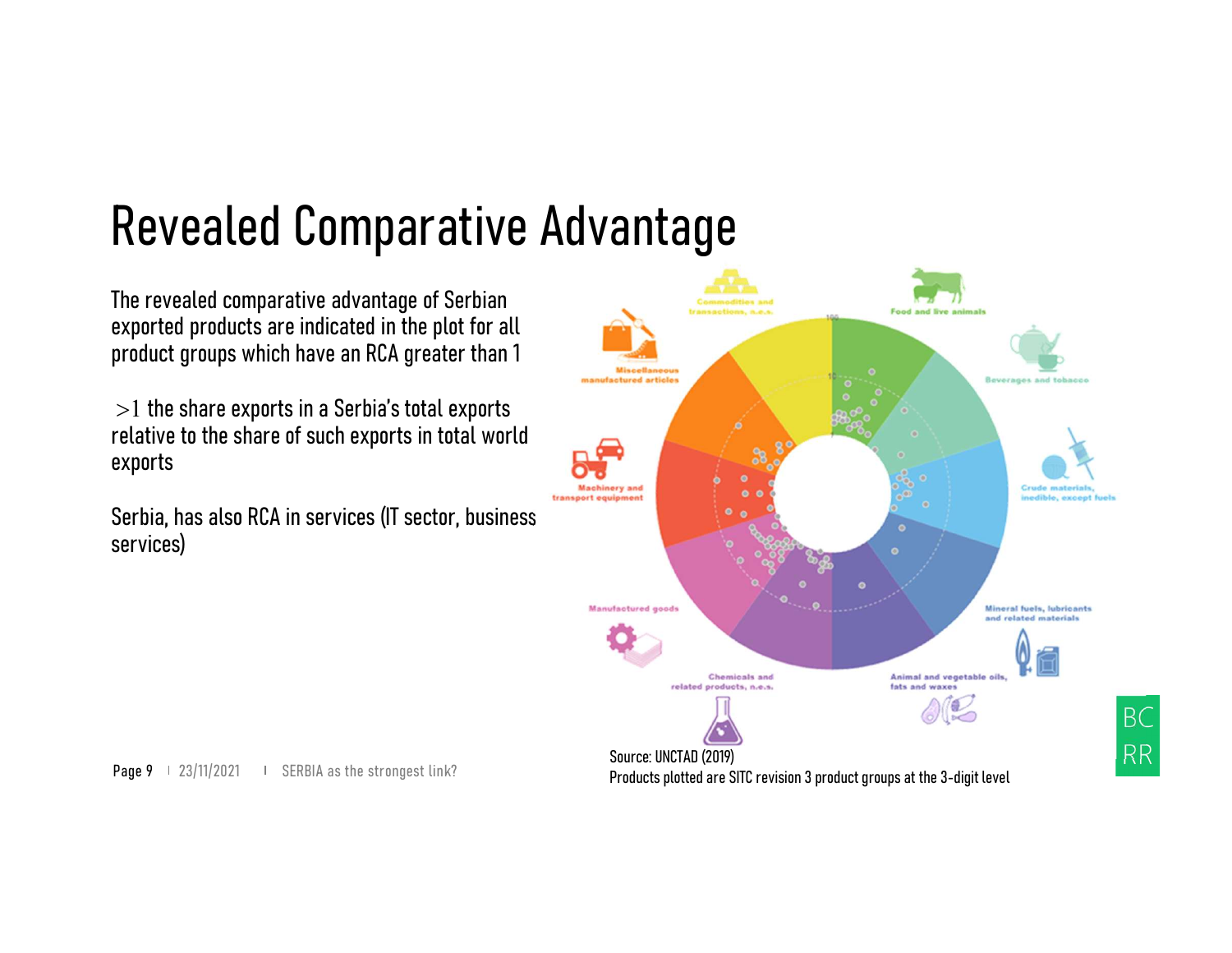#### GVC Integration Options

Countries can join GVCs either by

- GVC Integration Options<br>Countries can join GVCs either by<br>• facilitating domestic firms' entry through local suppliers' integration or<br>• attracting foreign investors either via greenfield or brownfield FDI.
- attracting foreign investors either via greenfield or brownfield FDI.

So far Serbia mostly focused on the second option via subsidies

Some evidence of spillover effects

Serbia's absorptive capacity to play a role in affecting the extent of spillovers. • attracting foreign investors either via greenfield or<br>• attracting foreign investors either via greenfield or<br>So far Serbia mostly focused on the second option via s<br>Some evidence of spillover effects<br>Serbia's absorptive

**BC RR**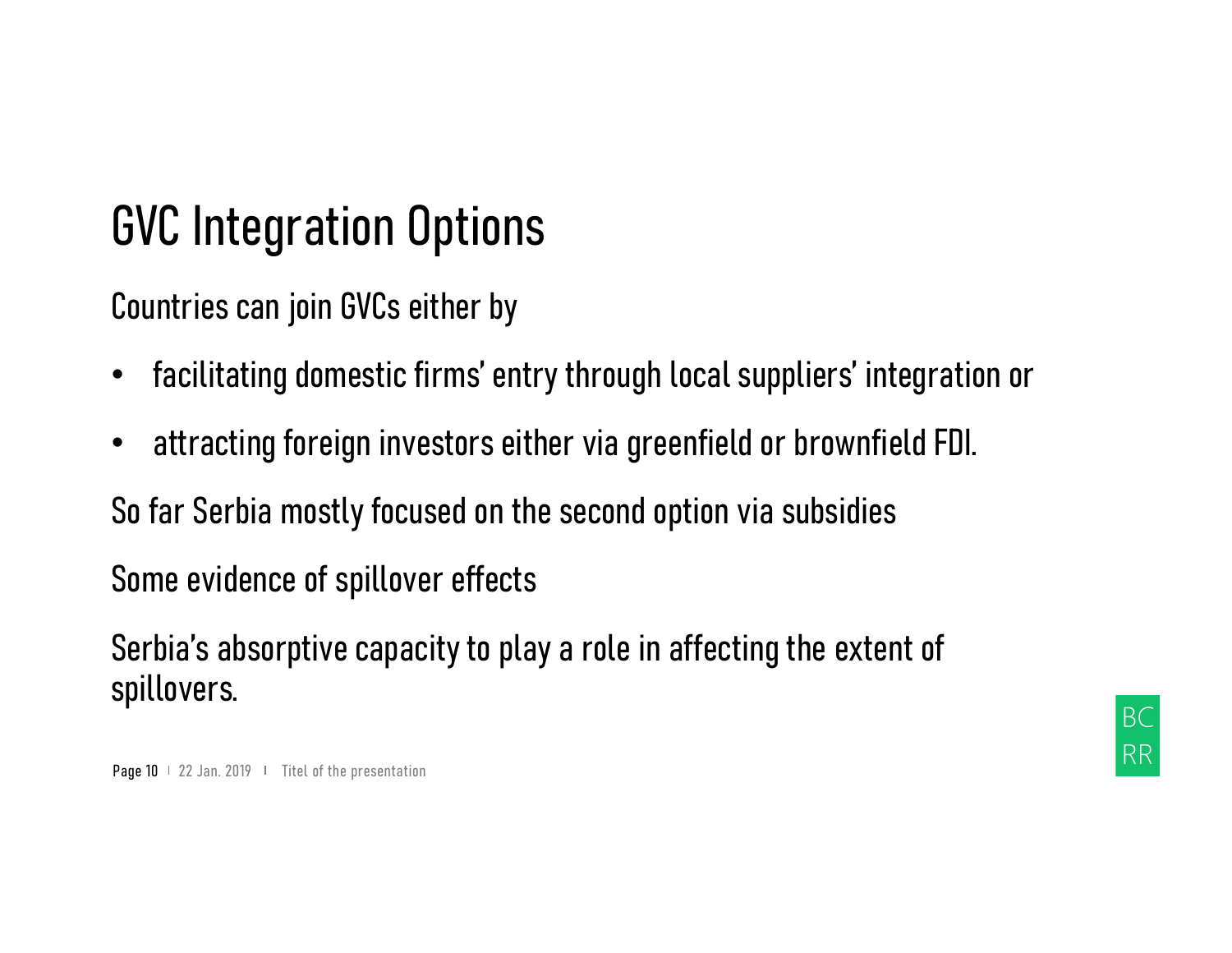#### Spillovers and absorbtive Capacity

- Spillovers and absorbtive Capacity<br>Upstream and downstream effects (Brussevich & Tan,2018)<br>• Positive Serbian suppliers or firms are located in the same industry as FDI firms, enjoy<br>higher productivity stemming from tech **Spillovers and absorbtive Capacity**<br>Upstream and downstream effects (Brussevich & Tan,2018)<br>• Positive - Serbian suppliers or firms are located in the same industry as FDI firms, enjoy<br>higher productivity stemming from te higher productivity stemming from technology transfer, higher quality standards, or higher competition. **Spillovers and absorbtive Capacity**<br>Upstream and downstream effects (Brussevich & Tan,2018)<br>• Positive - Serbian suppliers or firms are located in the same industry as FDI firms, enjoy<br>higher productivity stemming from te Figher productivity stemming from technology transfer, higher competition.<br>
• Negative – Productivity of domestic firms sourcing from indus<br>
FDI firms find their productivity reduced, presumably due to m<br>
Numerous anegdot
- FDI firms find their productivity reduced, presumably due to mark-ups

Numerous anegdotal evidence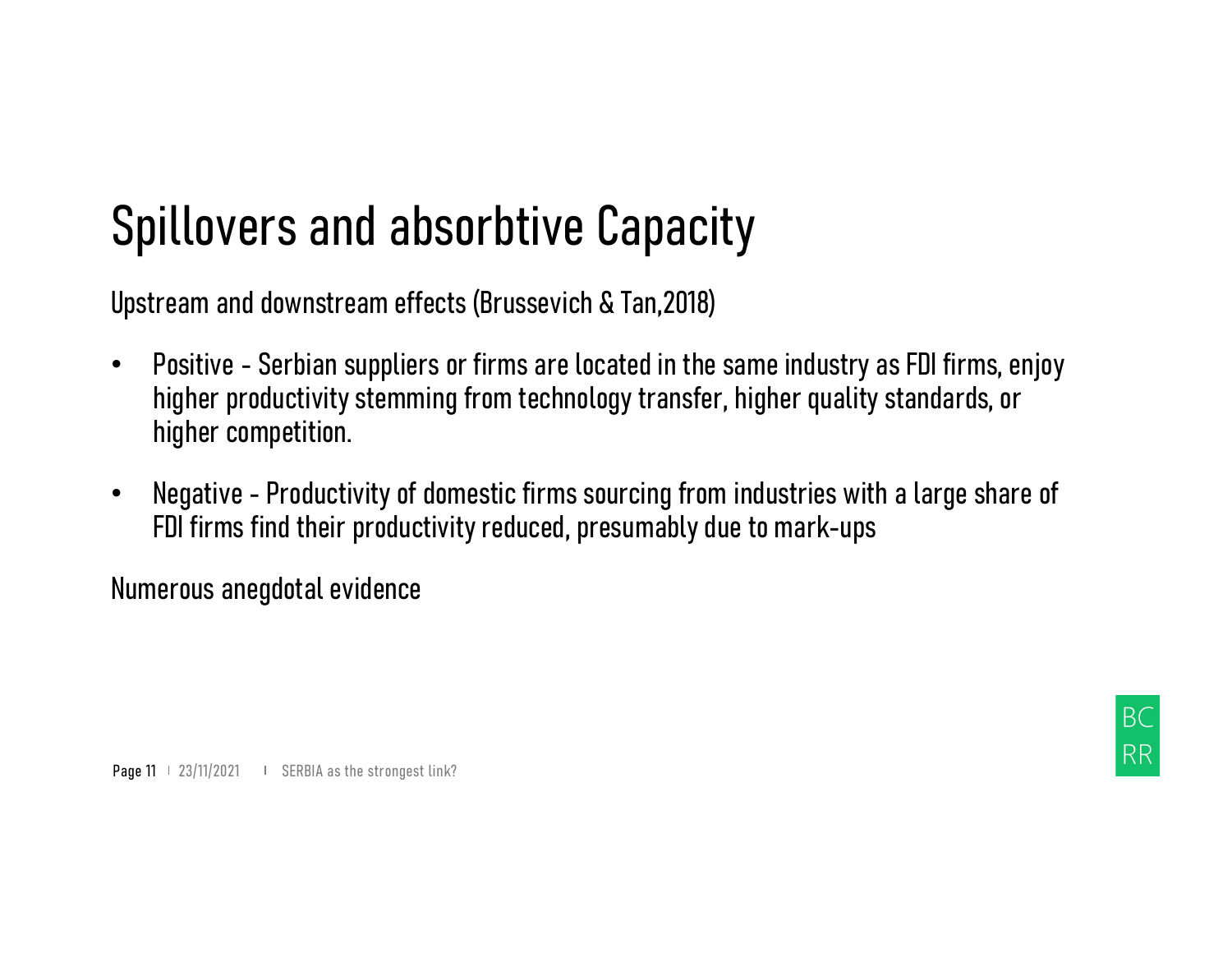## FDI subsidy policy

#### investment, sector and regional development

#### Maintanance condition

#### Time to rethink how to enhance absorptive capacity and GVC linkages

| FDI subsidy policy                                     |                                                                                                                                                                                  |                                      |                                                                                                                      |                                    |                                     |                                     |
|--------------------------------------------------------|----------------------------------------------------------------------------------------------------------------------------------------------------------------------------------|--------------------------------------|----------------------------------------------------------------------------------------------------------------------|------------------------------------|-------------------------------------|-------------------------------------|
| Four criteria – jobs,                                  | <b>Criteria</b>                                                                                                                                                                  | <b>Sector</b>                        | <b>Municipality development level</b>                                                                                |                                    |                                     |                                     |
| investment, sector and<br>regional development         | Minimum jobs created                                                                                                                                                             | Primary<br>Manufacturing<br>Services | 25<br>50<br>15                                                                                                       | Ш<br>25<br>40<br>15                | Ш<br>25<br>30<br>15                 | IV<br>25<br>20<br>15                |
|                                                        | Minimum investment                                                                                                                                                               | Primary<br>Manufacturing<br>Services | € 200,000<br>€ 500,000<br>€ 150,000                                                                                  | € 200,000<br>€400,000<br>€ 150,000 | € 200,000<br>€ 300,000<br>€ 150,000 | € 200,000<br>€ 200,000<br>€ 150,000 |
| <b>Maintanance condition</b><br>Time to rethink how to | <b>Maximum subsidy for investments</b><br>(in tangible or intangible assets or for gross wage<br>expenses after full employment for the investment<br>project has been achieved) |                                      | 10%                                                                                                                  | 15%                                | 20%                                 | 25%                                 |
| enhance absorptive                                     | <b>Maximum subsidy for investments</b><br>over $€50$ million                                                                                                                     |                                      | $-$ Maximum 25% for an amount over $\epsilon$ 50 million<br>$-$ Maximum 17% for an amount over $€100$ million        |                                    |                                     |                                     |
| capacity and GVC linkages                              | Maximum subsidy for gross wage expenses*<br>*maximum per job created                                                                                                             |                                      | 20%<br>€3,000                                                                                                        | 25%<br>€4,000                      | 30%<br>€5,000                       | 35%<br>€6,000                       |
|                                                        | Additional per-job subsidy for labour-<br>intensive manufacturing on gross two-year<br>wage expenses                                                                             |                                      | $-$ Over 200 jobs created, extra 10%<br>- Over 500 jobs created, extra 15%<br>$-$ Over 1,000 jobs created, extra 20% |                                    |                                     |                                     |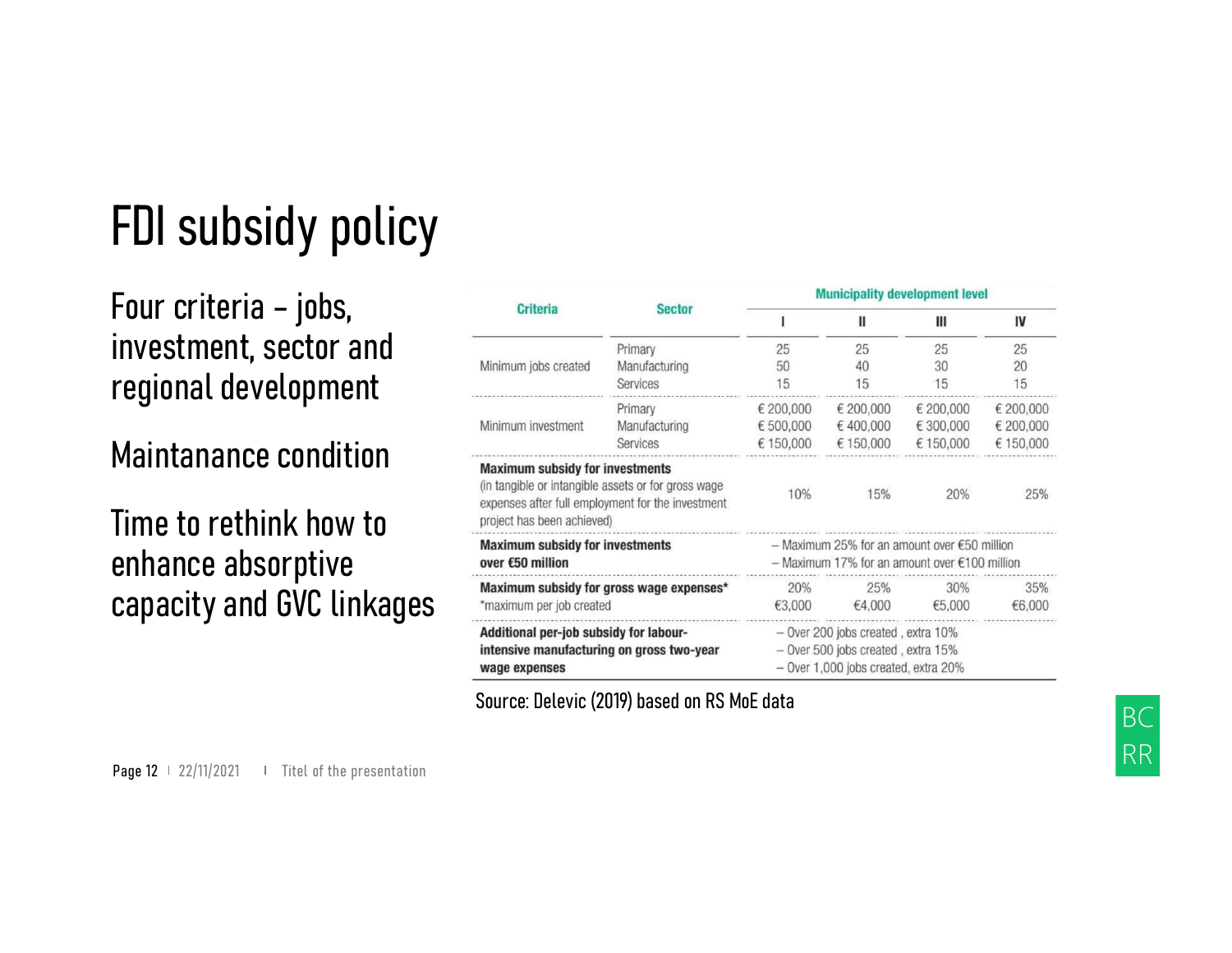#### Local suppliers' integration

Local suppliers' integration<br>Several successful programs – e.g. subsidizing the introduction and<br>certification of food safety and quality systems, organic products and<br>products with a geographical indication certification of food safety and quality systems, organic products and products with a geographical indication **Local suppliers' integration**<br>Several successful programs – e.g. subsidizing the<br>certification of food safety and quality systems, or<br>products with a geographical indication<br>Potential interventions<br>• Export readiness and **Local suppliers' integration**<br>
Several successful programs – e.g. subsidizing the introduction and<br>
certification of food safety and quality systems, organic products an<br>
products with a geographical indication<br>
Potential products with a geographical indication<br>Potential interventions<br>• Export readiness and coaching programs;<br>• Supply-side capacity building (certification, standardisation)<br>• Matching demand and mapping supply<br>• Networking<br>P

#### Potential interventions

- 
- 
- Matching demand and mapping supply
- Networking

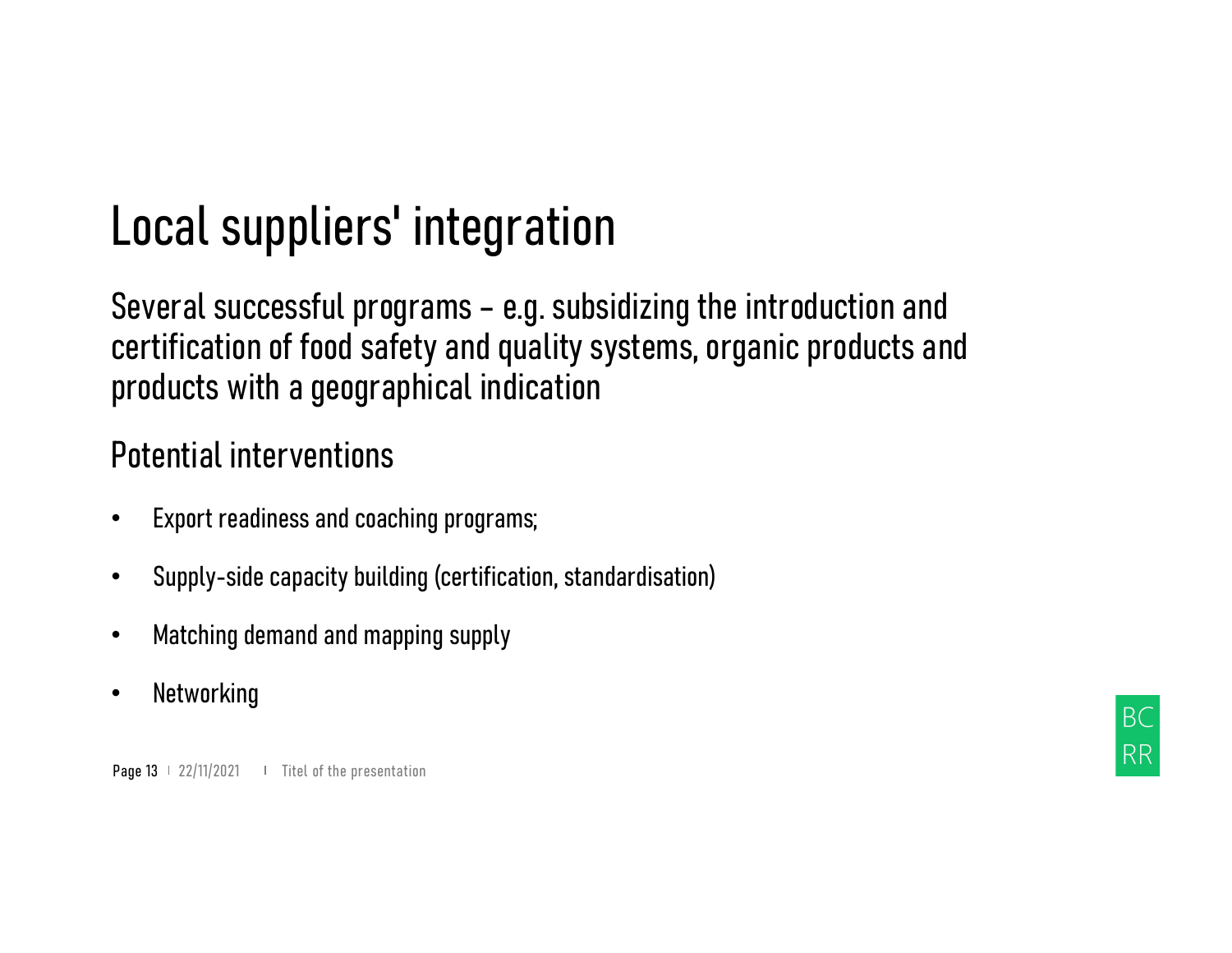#### Serbia's infrastructure and logistic performance

Serbia ranked 65th based on WB LPI score

transport related infrastructure (railroads, roads, airports information technology);

**Serbia S** infrastructure and logistic p<br>
Serbia ranked 65<sup>th</sup> based on WB LPI score<br>
Serbia is substantially improving quality of trade and<br>
transport related infrastructure (railroads, roads, airports<br>
information tech simplicity and predictability of formalities) by border control agencies, including customs and competence and  $\frac{1}{4}$ quality of logistics services (e.g., transport operators, customs brokers) could be improved. Example the determinion technology);<br>
information technology);<br>
However, efficiency of the clearance process (i.e., speed,<br>
simplicity and predictability of formalities) by border<br>
control agencies, including customs and c

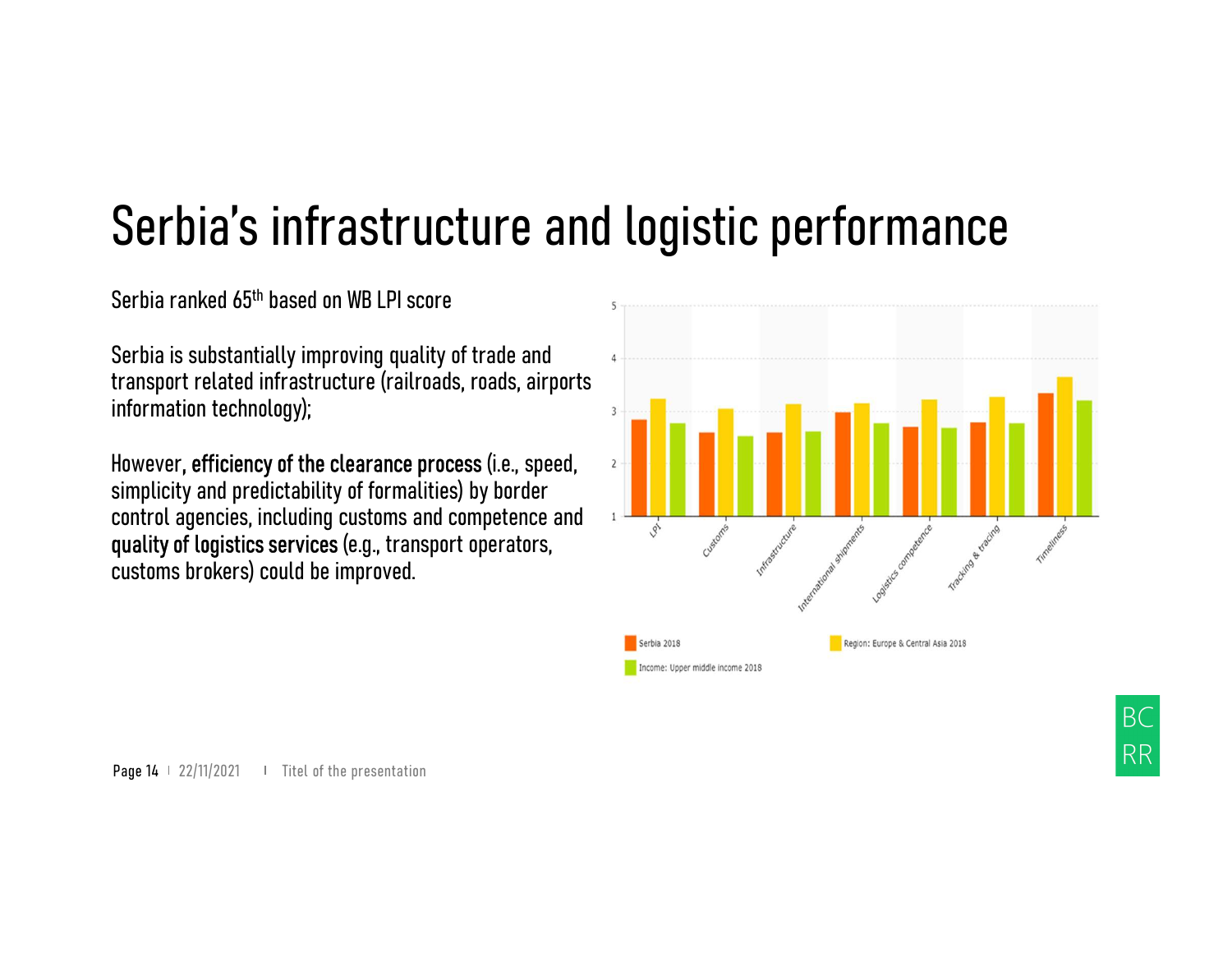#### Trade facilitation

Further improvements of automation and reduction of formalities

Trade agreements

WTO Membership

Serbia as a hub for regional value chains



**BC** 

**RR**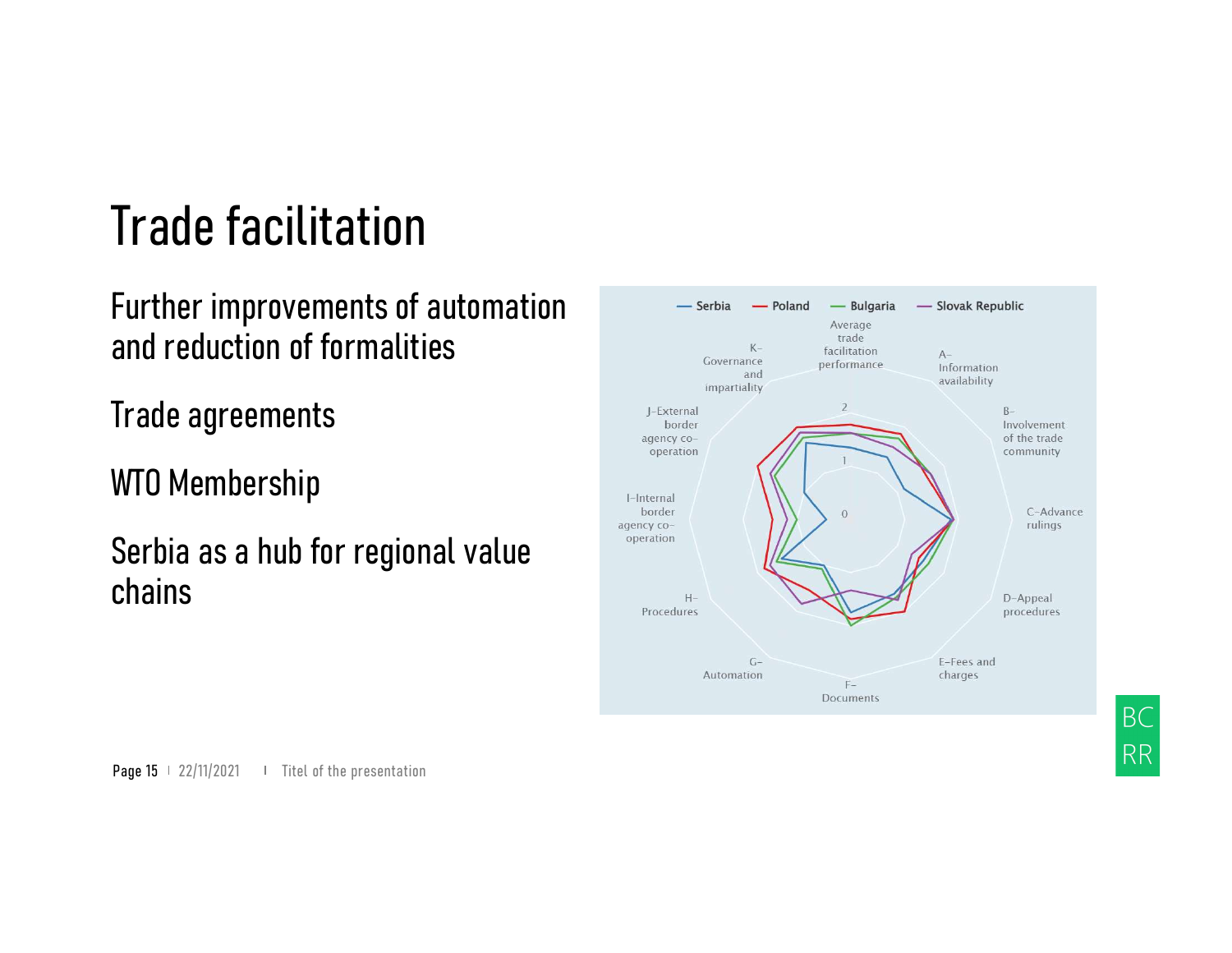#### New environment

New environment<br>Calls for "sovereign" or "national" supply chains and re-thinking of<br>domestic companies' approaches to international outsourcing of<br>production are becoming louder domestic companies' approaches to international outsourcing of production are becoming louder New environment<br>Calls for "sovereign" or "national" supply chains and re-thinking of<br>domestic companies' approaches to international outsourcing of<br>production are becoming louder<br>German Supply Chain Due Diligence Act (+3.0

production are becoming louder<br>German Supply Chain Due Diligence Act (+3.000 employ<br>• protect human rights<br>• ensure sustaniable production<br>Page 16 + 22 Jan. 2019 + Titel of the presentation

- protect human rights
- ensure sustaniable production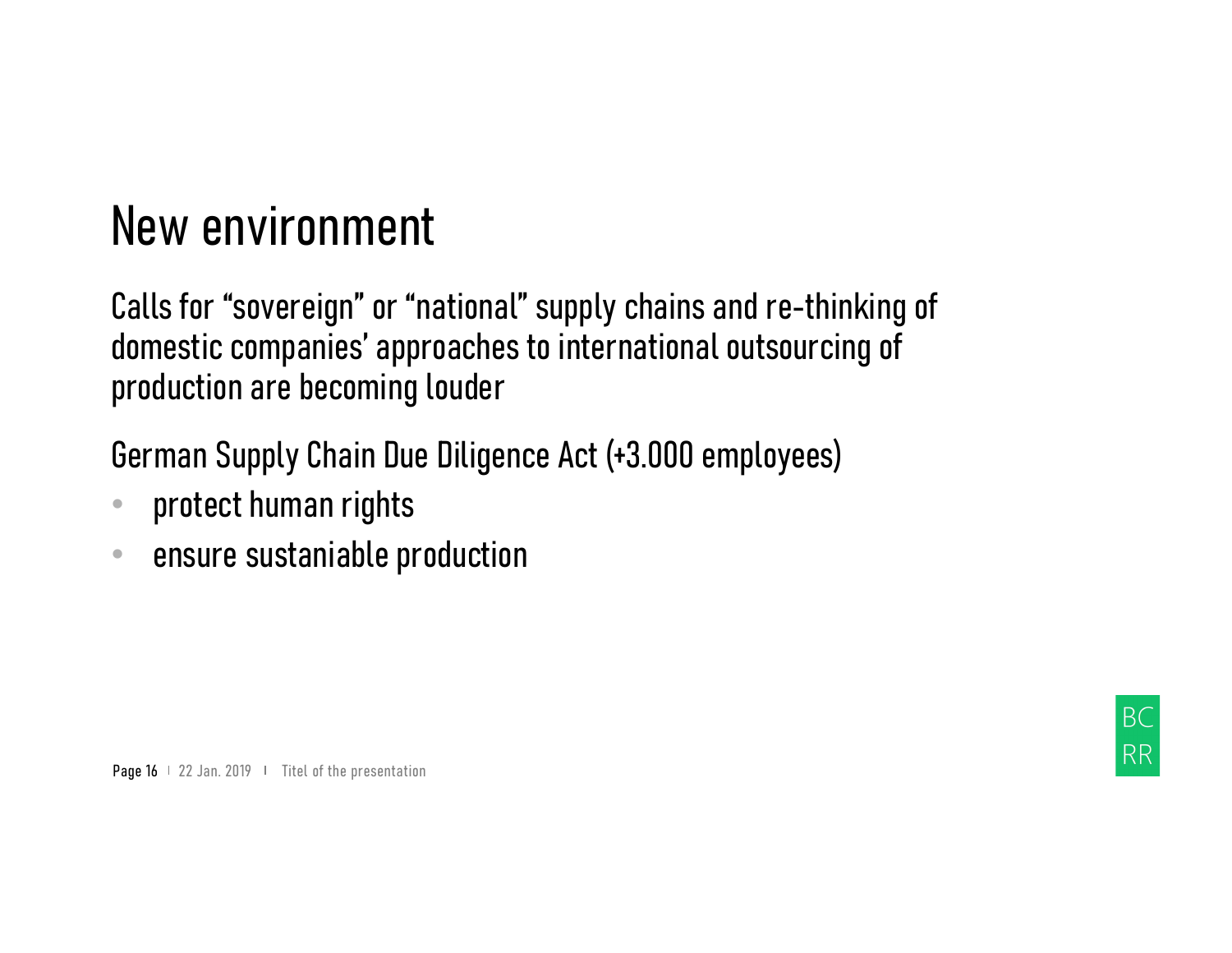#### Focus on

Focus on<br>Promotion of standards and certification procedures<br>Review of transport, logistics and customs clearance regulations Focus on<br>Promotion of standards and certification procedures<br>Review of transport, logistics and customs clearance regulations<br>Reassure provision of key inputs (electricity, gas, ...)

Reassure provision of key inputs (electricity, gas, …)

Well run communities that invest in crisis prevention and response and that pursue evidence-based public policy will be better able to weather crises and mitigate negative economic impacts. Reassure provision of key inputs (electricity, gas, ...)<br>Reassure provision of key inputs (electricity, gas, ...)<br>Well run communities that invest in crisis prevention and<br>and that pursue evidence-based public policy will